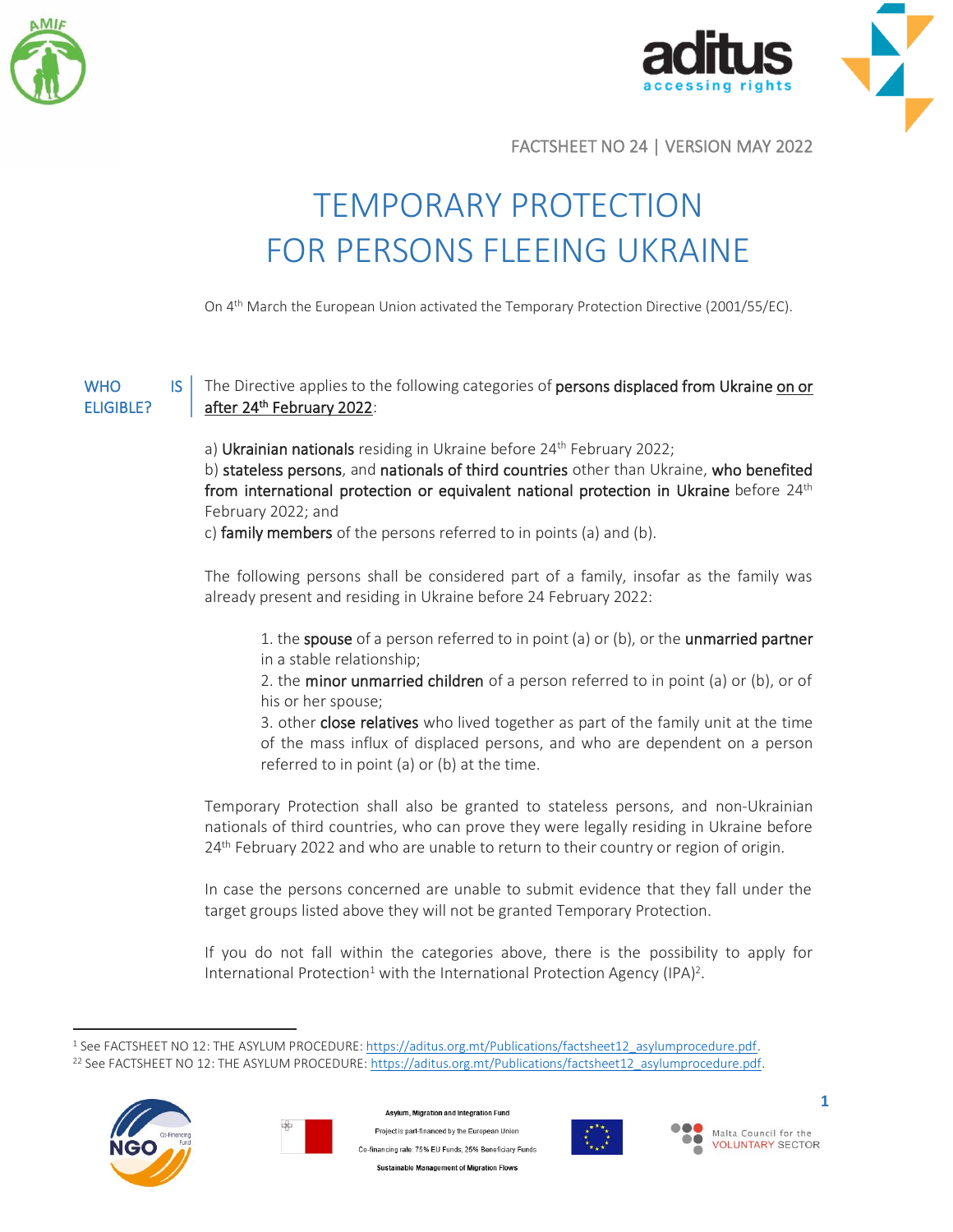

WHAT ARE THE RIGHTS



| <b>OF</b><br><b>TEMPORARY</b><br><b>PROTECTION</b><br><b>HOLDERS?</b>          | residence permit;<br>$\qquad \qquad -$<br>access to the labour market and accommodation;<br>$\overline{\phantom{a}}$<br>social and welfare assistance <sup>3</sup> ;<br>$\overline{\phantom{a}}$<br>medical care (including, as a minimum essential emergency care and essential<br>$\overline{\phantom{a}}$<br>treatment of illness); and<br>access to education for children and teenagers <sup>4</sup> . |
|--------------------------------------------------------------------------------|-------------------------------------------------------------------------------------------------------------------------------------------------------------------------------------------------------------------------------------------------------------------------------------------------------------------------------------------------------------------------------------------------------------|
|                                                                                | In terms of social and welfare assistance, TP holders are being treated as beneficiaries of<br>subsidiary protection. This means that they may apply for social welfare benefits from any<br>of the servizz.gov offices, where officials will assist them to apply. If considered eligible,<br>TP holders will receive Social Assistance <sup>5</sup> .                                                     |
|                                                                                | Applicants paying rent will receive 100% of the benefit amount whilst applicants not<br>paying rent, such as for example a spouse, will receive 75% of the benefit amount.                                                                                                                                                                                                                                  |
| <b>LONG</b><br><b>HOW</b><br><b>THIS</b><br><b>WILL</b><br><b>STATUS LAST?</b> | You will be issued with a permit until 4 <sup>th</sup> March 2023. If the situation remains the same<br>your status may be renewed for another two consecutive periods of 6 months each, i.e.,<br>until 4 <sup>th</sup> March 2024.                                                                                                                                                                         |
| <b>THIS</b><br><b>CAN</b><br><b>BE</b><br><b>STATUS</b><br><b>ENJOYED</b>      | No. Temporary Protection cannot be enjoyed while also having applied for international<br>protection, i.e. asylum-seeker.                                                                                                                                                                                                                                                                                   |
| <b>TOGETHER</b><br><b>WITH</b><br><b>ANOTHER</b><br><b>STATUS?</b>             | In case you apply for International Protection <sup>6</sup> , your application will be assessed<br>accordingly <sup>7</sup> , and a decision will be taken by the IPA. IMP: International Protection status<br>determination process is independent from the granting of Temporary Protection.                                                                                                              |
| <b>IS TEMPORARY</b>                                                            | No. Requests for Temporary Protection need to be submitted to the IPA. You need to                                                                                                                                                                                                                                                                                                                          |

Holders of the Temporary Protection status will be entitled to:

**PROTECTION** 'AUTOMATIC'? No. Requests for Temporary Protection need to be submitted to the IPA. You need to make an appointment with the IPA by writing to [frontoffice@ipa.gov.mt.](mailto:frontoffice@ipa.gov.mt)

[https://aditus.org.mt/Publications/factsheet17\\_asylumprocedurepictures.pdf.](https://aditus.org.mt/Publications/factsheet17_asylumprocedurepictures.pdf)





Asylum, Migration and Integration Fund

Project is part-financed by the European Union Co-financing rate: 75% EU Funds; 25% Beneficiary Funds **Sustainable Management of Migration Flows** 



Malta Council for the  $\bullet$ **VOLUNTARY SECTOR** 

<sup>&</sup>lt;sup>3</sup> Please note that the situation is relatively new, information relating to entitlements is still being ironed out. Follow the Malta Refugee Council website for updated information[: https://maltarefugeecouncil.org.mt/News.](https://maltarefugeecouncil.org.mt/News) 

<sup>4</sup> See Malta Refugee Council: Ukraine Info: Registering children at the Migrant Learners' Unit

[https://maltarefugeecouncil.org.mt/Ukraine-Info-Registering-children-at-the-Migrant-Learners-Unit.](https://maltarefugeecouncil.org.mt/Ukraine-Info-Registering-children-at-the-Migrant-Learners-Unit)

<sup>5</sup> [https://www.servizz.gov.mt/en/Pages/Inclusion\\_-Equality-and-Social-Welfare/Social-Solidarity/Benefits-and-](https://www.servizz.gov.mt/en/Pages/Inclusion_-Equality-and-Social-Welfare/Social-Solidarity/Benefits-and-Services/WEB649/default.aspx)[Services/WEB649/default.aspx.](https://www.servizz.gov.mt/en/Pages/Inclusion_-Equality-and-Social-Welfare/Social-Solidarity/Benefits-and-Services/WEB649/default.aspx)

<sup>&</sup>lt;sup>6</sup> See FACTSHEET NO 12: THE ASYLUM PROCEDURE[: https://aditus.org.mt/Publications/factsheet12\\_asylumprocedure.pdf.](https://aditus.org.mt/Publications/factsheet12_asylumprocedure.pdf) <sup>7</sup> See FACTSHEET NO 17: THE ASYLUM PROCEDURE IN PICTURES: